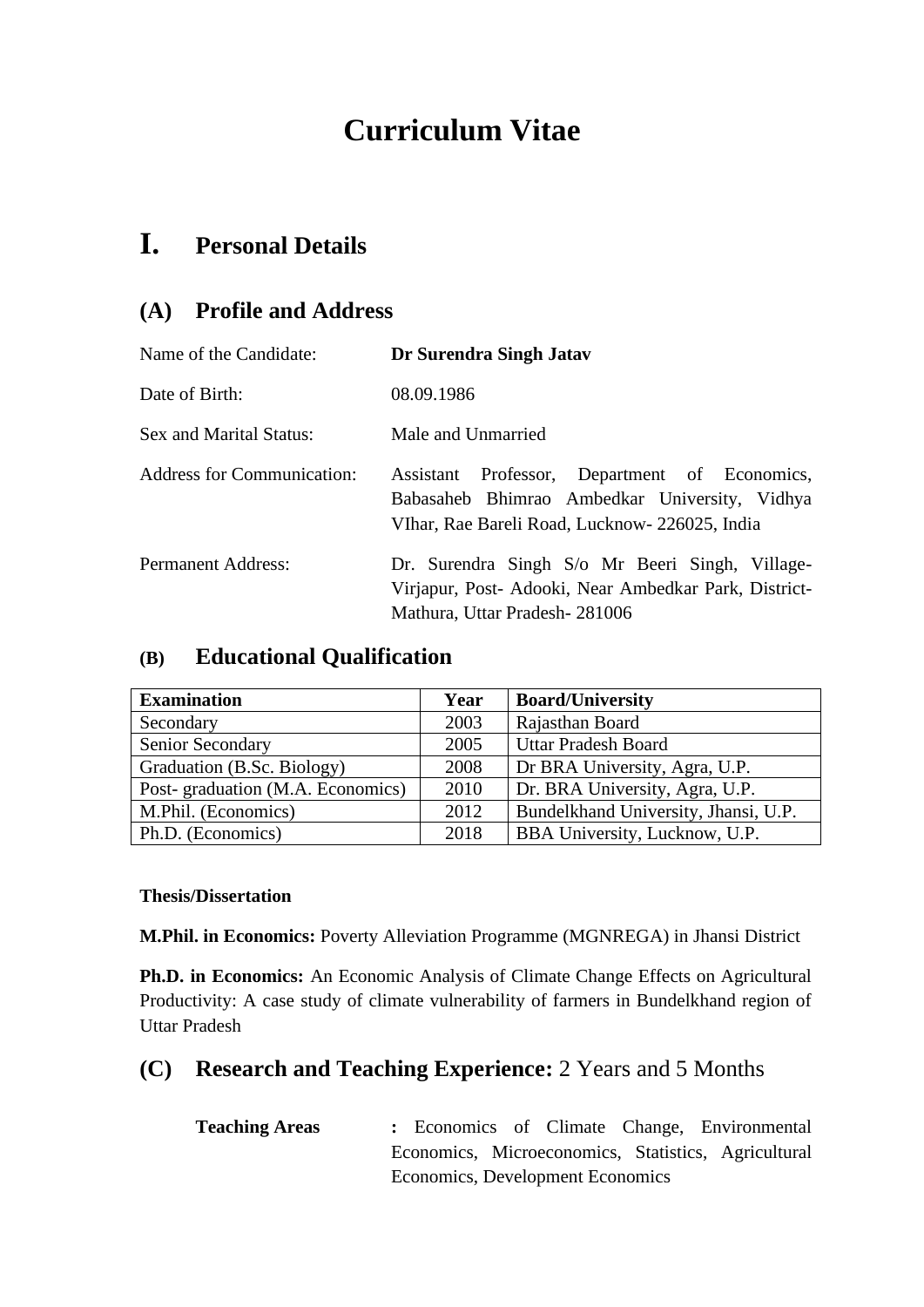**Research Areas :** Climate change and agricultural productivity, livelihood and climate vulnerability, climate resilience, food security, soil sustainability, vulnerability of urban slums, livelihood security of rural and urban population

Significant contribution in the field of climate change impacts on agricultural productivity

**:** I have projected climate change impact on agricultural production in mainstream agro-climatic zones of India using CODEX- RCP scenarios. Disaggregate level analysis for districts pertaining in western dry region also made.

Significant contribution in the field of climate change effects on livelihoods of the Indian farmers

> **:** By using IPCC- vulnerability framework suggested in AR5, vulnerability of mainstream ago-climatic zones of Uttar Pradesh, Gujarat and Rajasthan to climate change also assessed. Food and soil sustainability were also examined of major Indian states IPCC-framework.

Significant contribution in the field of Climate adaptation strategies in Indian agriculture

> **:** By using multi-criteria approach, determinants of climate change adaptation strategies were examined in the rain-fed regions of India. How a rational farmer decides a correct and cost-effective adaptation strategy to cope with changing climate was assessed.

Significant contribution in the field of Climate Resilience strategies in Indian agriculture

> **:** By using large-scale district-level data of 26 mainstream agro-climatic indications, climate resilience of Indian farmers was assessed. Our work covered 616 district of India and results are millstone for climate policy planning

Significant Contribution in Large Scale Data Use

: Expert in handling Large-scale data such as  $59<sup>th</sup>$ ,  $69<sup>th</sup>$ ,  $70<sup>th</sup>$ ,  $76<sup>th</sup>$  rounds of NSS. Expert in handling NFHS- 1, 2, 3 & 4unit level-data, ICRISAT-VDSA, Daily gridded data of rainfall and temperature, time-series, crosssectional and panel-data. Expert in estimating Descriptive Statistics, Multiple Regression, Logit& Tobit modelling, and Indexing.

Award and Recognition

: Awarded best paper on livelihood security by National Institute of Rural Development and Panchayati Raj.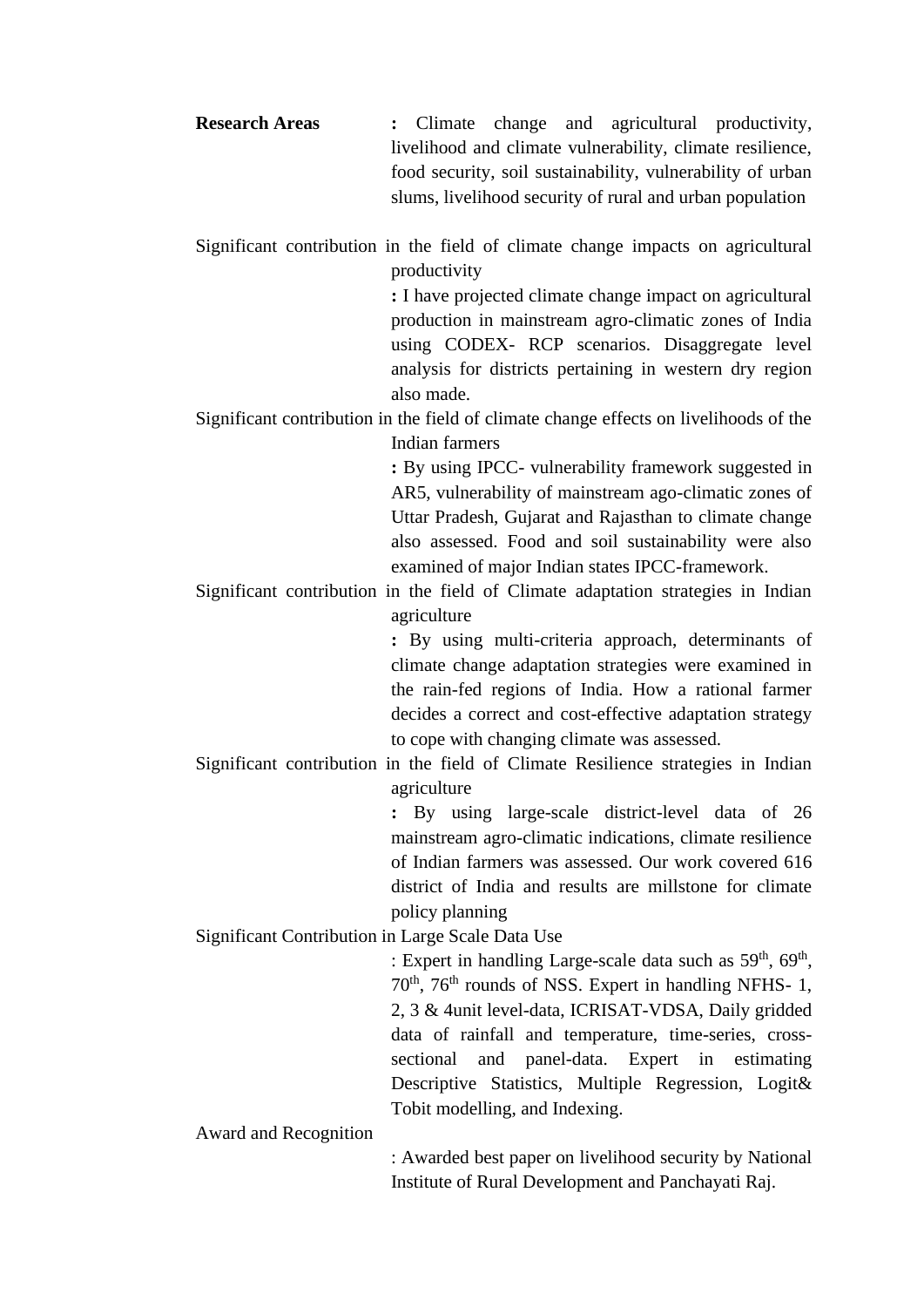## **(D) Fellowship Awarded**

1. Rajiv Gandhi National Fellowship for Ph.D. during 2013-2017

## **(E) Work Experience**

- 1. Worked as a Regular Research Scholar during M.Phil. for One Year and at Institute of Banking Economics and Finance, Bundelkhand University, Jhansi, India
- 2. Worked as a Regular Research Scholar during Ph.D. for Five Years at Department of Economics, Babasaheb Bhimrao Ambedkar University, Lucknow, India
- 3. Worked as a Research Associate at ICAR- National Institute of Agricultural Economics and Policy Research, New Delhi, PUSA, New Delhi during 8<sup>th</sup> January 2018 to  $11<sup>th</sup>$  August 2020.
- 4. Worked as a Guest Faculty at Department of Educational Studies, Central University of Jammu during 1<sup>st</sup> February 2021 to 14<sup>th</sup> March 2021.

# **II. Professional Development, Co-curricular and Extension Activities**

### **(A) Participation/paper presentation in Seminar**

- 1. Paper titled "MGNREGA: 100 days employment guarantee in Bundelkhand region (M.P.)?." presented in First Lucknow Social Science Congress, 14-15 March 2013 organized by School for Ambedkar Studies, BBA University, Lucknow, Uttar Pradesh.
- 2. Paper titled "An Economic Analysis of Climate Change and Its Impact on Agriculture Production, presented in National Economics Conference 10-12 May, 2013 organized by Young Economist School at University of Hyderabad, Hyderabad.
- 3. Participated in the Inter-Conference Symposium of International Association of Agricultural Economists (IAAE), on Re-visiting Agriculture Policies in the light of Globalization Experiences: The Indian Context, organized by Indian Society of Agricultural Economics during  $12<sup>th</sup>$  -13<sup>th</sup> October, 2014 at MANAGE, Hyderabad, India.
- 4. Paper titled "The Potential Effect of Climate Change on Agricultural Productivity in Uttar Pradesh: Evidence from Panel Study, 5<sup>th</sup> March, 2016 in National Seminar on Current Issues in Rural Livelihood organized by Centre of Social Inclusion, Bankura Christian College, Bankura, West Bengal.
- 5. Paper titled "The Potential Effect of Climate Change on Crops Productivity in Bundelkhand Region, India: Evidences from Panel Study", 27<sup>th</sup> to 28<sup>th</sup> July,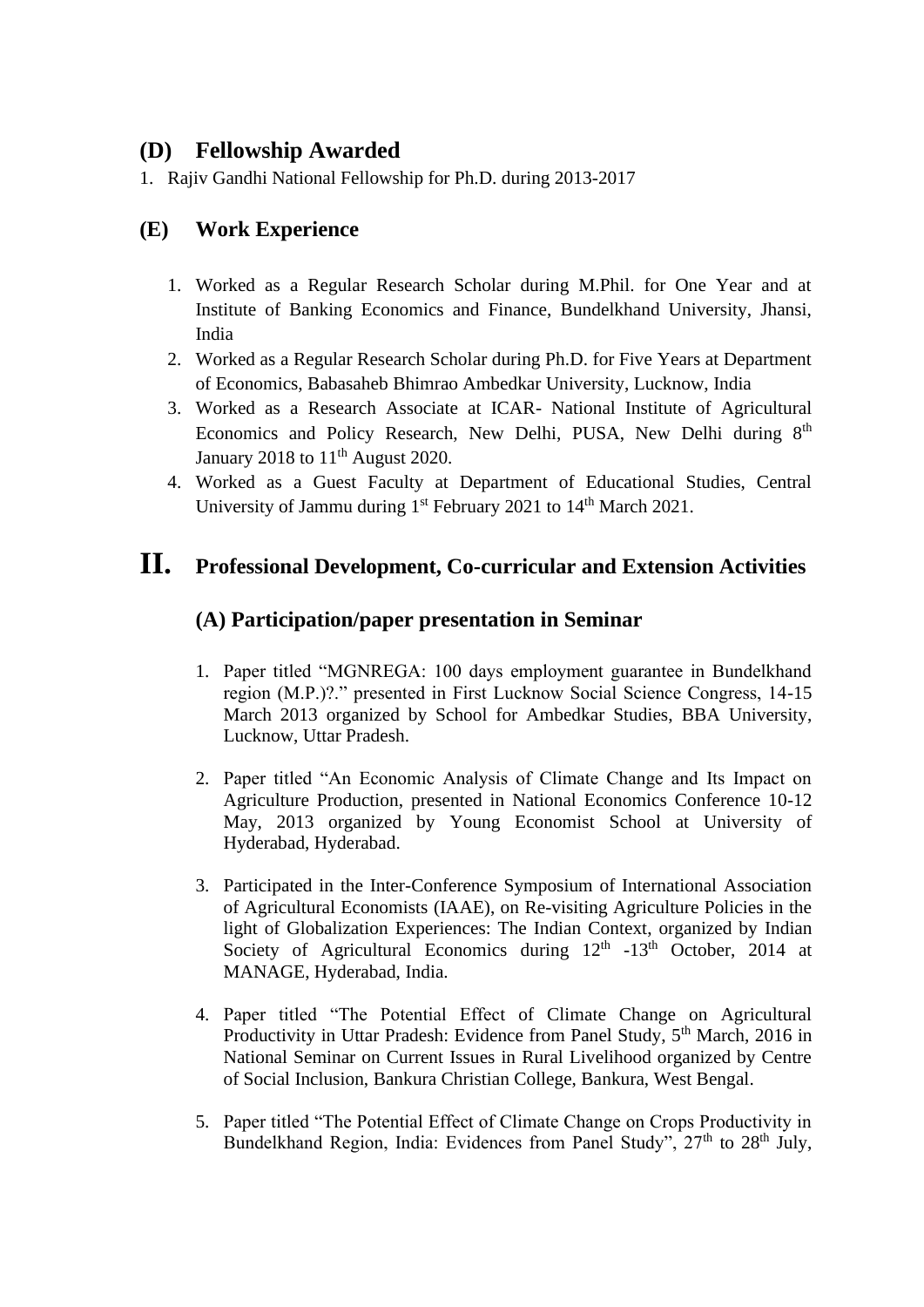2016 in the 3rd International Research Scholar's Workshop organized by Department of Economics, University of Calcutta.

- 6. Paper titled "Climate Variability and Agricultural Productivity in Uttar Pradesh, India: Evidences from Panel Study" in the two-day International Seminar on "Poverty, Environment and Sustainable Development Goals in Asia- Pacific" organized by the Centre for Ecological Economics and Natural Resources of the Institute for Social and Economic Change, Bangalore during December  $8<sup>th</sup>$ - 9<sup>th</sup>, 2016.
- 7. Paper titled "Climate Variability and Agricultural Productivity in Uttar Pradesh, India: Evidences from Panel Study" in 53rd Annual Conference of TIES from 22-24 December, 2016 at National Institute of Science Education and Research, Bhubaneswar.
- 8. Paper titled "Livelihood Vulnerability in the Rainfed regions of India: An Application of Indicators" in 77th Conference of Indian Society of Agricultural Economics, during October 12-14, 2017 at Central Agricultural University, Meghalaya.
- 9. Paper titled "Development of Sustainable Livelihood Security Index for different Agro Climatic Zones of Uttar Pradesh, India in National Conference on Climate Change Adaptations in Agriculture for Sustainable Livelihood, organized by National Institute of Rural Development and Panchayati Raj, Hyderabad during 22-23 November, 20119
- 10. Paper titled "Rural Credit and Determinants of Indebtedness in Uttar Pradesh, India" in Annual conference of Indian Society of Agricultural Marketing organized by Department of Economics, BBA University, Lucknow during 16-18 March, 2021.

#### **(B)Training Course attended**

- 1. Research Methodology Course in Economics and other Social Sciences for Ph.D. Students 20-30 November, 2012 organized by Department of Economics, University of Lucknow.
- 2. Research Methodology Course Organised by Council for Social development, Hyderabad, 21-31 January, 2013.
- 3. Two Weeks Workshop cum Training Programme on Application of Advance Econometric Techniques, 17-28 February, 2014 organized by Department of Economics, BBA University, Lucknow.
- 4. Workshop on Research Methodology for Ph.D. Students in Social Sciences organized by Institute of Economics and Finance during March 8-17, 2016,Bundelkhand University, Jhansi, Uttar Pradesh.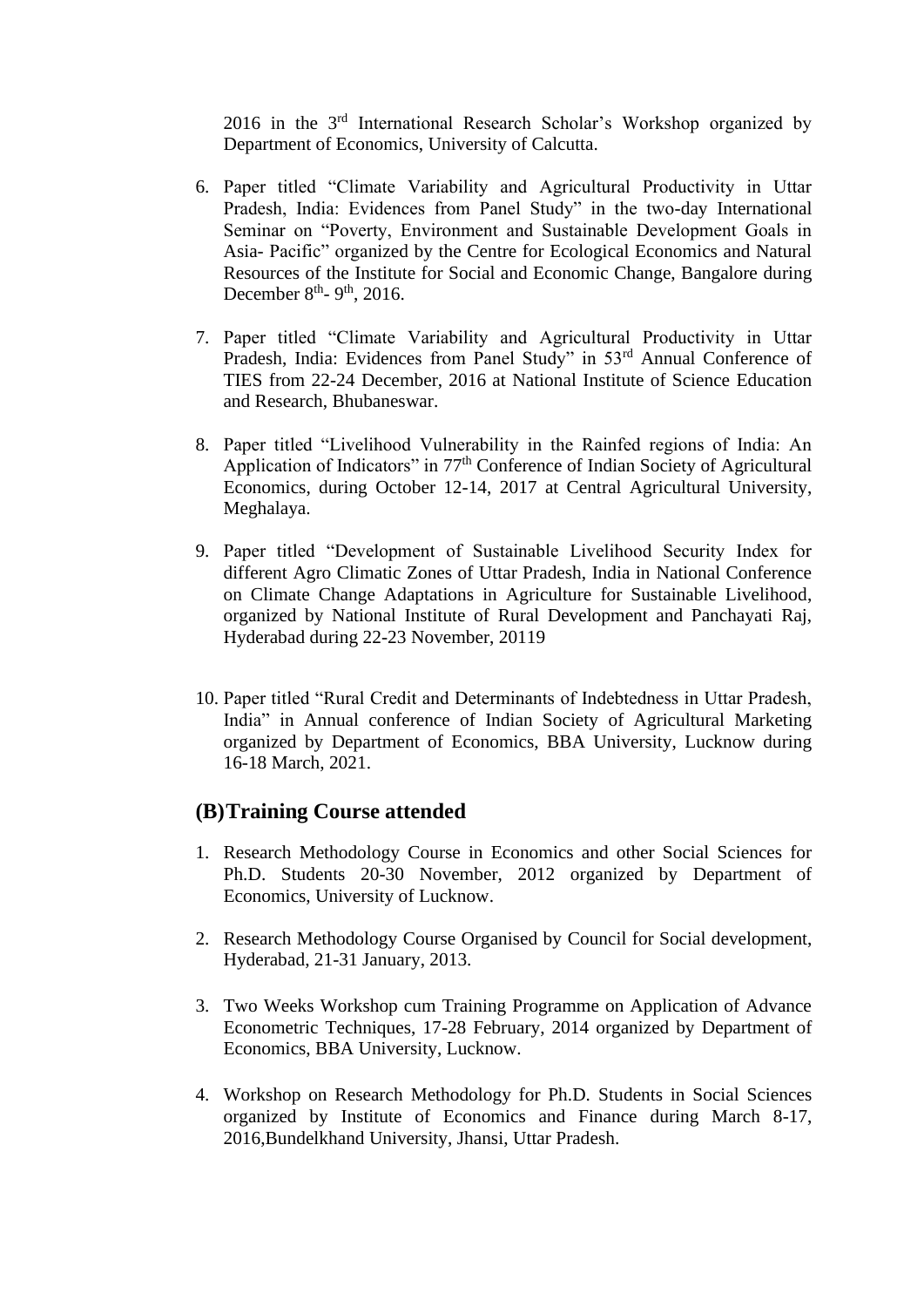- 5. Training Programme on Methods and Approaches for Research in Migration Issues organized by Loyola Institute of Social Science Training and Research during 28 March -1 April, 2016, Loyola College Chennai.
- 6. Orientation Programme on Rural Livelihood and Well Being during 3-7 may, 2016organized by Institute of Economic Growth, New Delhi.
- 7. Workshop on Econometric Modeling: Techniques and Research Applications" organized by Department of Economics during 22<sup>rd</sup> to 26<sup>th</sup> August, 2016Shri Mata Vaishno Devi University, Katra, Jammu & Kashmir.
- 8. Three days short-term course on "Panel data Analysis using STATA" during  $23<sup>rd</sup> - 25<sup>th</sup>$  November, 2016 organized by Department of Humanities and Social Sciences, National Institute of Technology, Rourkela, Orissa.
- 9. Course on Quantitative Methods in Labour Research held during February 13- 24, 2017 organised by V.V. Giri Labour Institute, NOIDA, India.
- 10. Course on Methods in Historical Research on Labour held during September 11-15, 2017 organised by the V.V. Giri Labour Institute, NOIDA, India.

#### **(C) Lecture Delivered**

- 1. Delivered a lecture on Livelihood Vulnerability in Rainfed Agriculture: A Study of Ten Villages of Buldelkhand Region of Uttar Pradesh, India in Research Methodology Workshop & Seminar for Sc/ST Research Scholars entitled "Livelihood, Health and Well-Being of Marginalized Group in India, March 26-30, 2018 at Institute of Economic Growth, New Delhi.
- 2. Delivered a lecture on NSSO data estimation in "Statistical Data Processing and Use of Unit Level Data of NSSO for Ph.D. Scholars" organizing by Department of Economics, BBA University, Lucknow, Uttar Pradesh, April 23 to May 2, 2018.
- 3. Delivered a lecture on How to Write a Good Thesis in ICSSR sponsored 10 Days Research Methodology workshop for PhD students by Department of Geography, Aligarh Muslim University, Aligarh, U.P., April 1-10, 2021
- 4. Delivered a lecture on Escalating Food Security in Gujarat in Webinar organized by Parul University, Vadodara, Gujarat, April 24, 2021

## (D)**Membership in Professional Society**

- **1.** Life member of the Indian Society for Ecological Economics (INSEE)
- **2.** Life member of the Indian Society for Agricultural Economics (ISAE)
- **3.** Life member of Uttar Pradesh Uttarakhand Economic Association (UPUEA)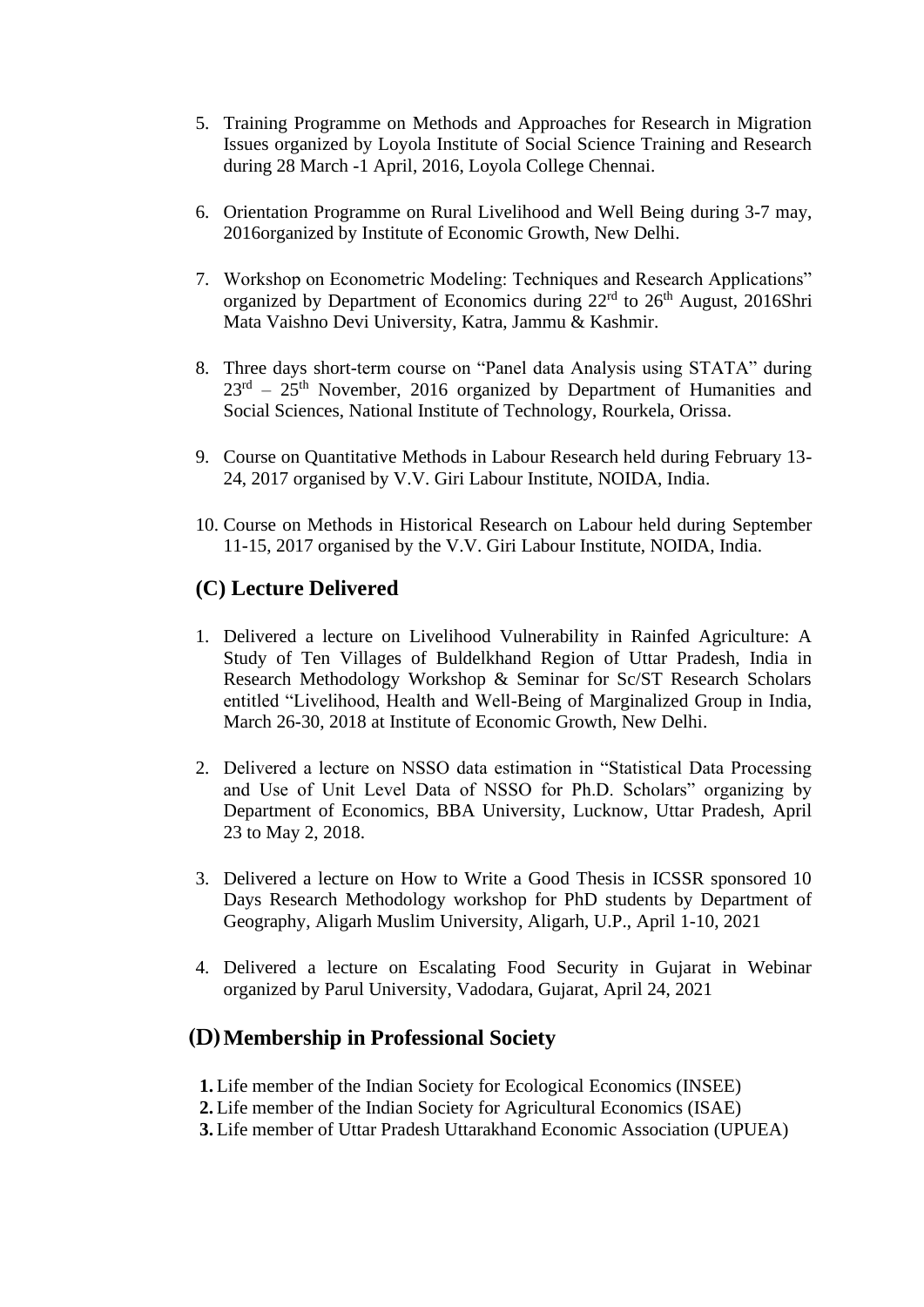### **(E)Computer/statistical Knowledge**

- 1. Expert in the handling large-scale data analysis software like, STATA, SPSS and E-Views.
- 2. Expert in the handling Unit-level data of NSSO, NFHS, ICRISAT-VDSA, IMD Daily-Gridded Data, Census.
- 3. Expert in handling Mapping Software like QGIS.

## **III. Publications, Projects and Other Academic Achievements**

#### (A) **Publication**

#### **(a) Papers in Scopus Index Journals**

- 1. Synergies and Trade-offs for Climate Resilient Agriculture in India: An Agro-Climatic Zone Assessment along with NP Singh, Climatic Change (Springer Nature), Vol. 116, No. 11, (2021), ISSN- 01650009.
- 2. Farmers' Perception of Climate Change and Adaptation Decisions: A Microlevel Analysis of Farmers in the Bundelkhand Region, India, Ecological Indicators (Elsevier), Vol. 116, (2020), ISSN- 1470160X.
- 3. Bridging the Gap between Biophysical and Social Vulnerability in Rural India: the Community Livelihood Vulnerability Approach, Area Development and Policy (Tylor Francis Publication), Vol. 5, No. 2 (2020), ISSN-23792957.
- 4. Development of Sustainable Livelihood security index for different agroclimatic zones of Uttar Pradesh along with Sanatan Nayak, Journal of Rural Development (NIRD, Hyderabad), Vol. 39, No. 1 (2020), ISSN- 09703357.
- 5. Assessing livelihood vulnerability of farmers' in backward regions in India, Indian Journal of Agriculture Research, Vol. 54, No. 3 (2020), ISSN-03678245.
- 6. Data on social and health vulnerability in rural India: A case of Covid-19, Data-in-Brief (Elsevier), Vol. 31 (2020), ISSN- 23523409
- 7. Development of gender sensitive vulnerability index for urban Indian Slums along with Sanatan Nayak, Indian Journal of Traditional Knowledge, Vol. 19, No. 3 (2020), ISSN- 09751068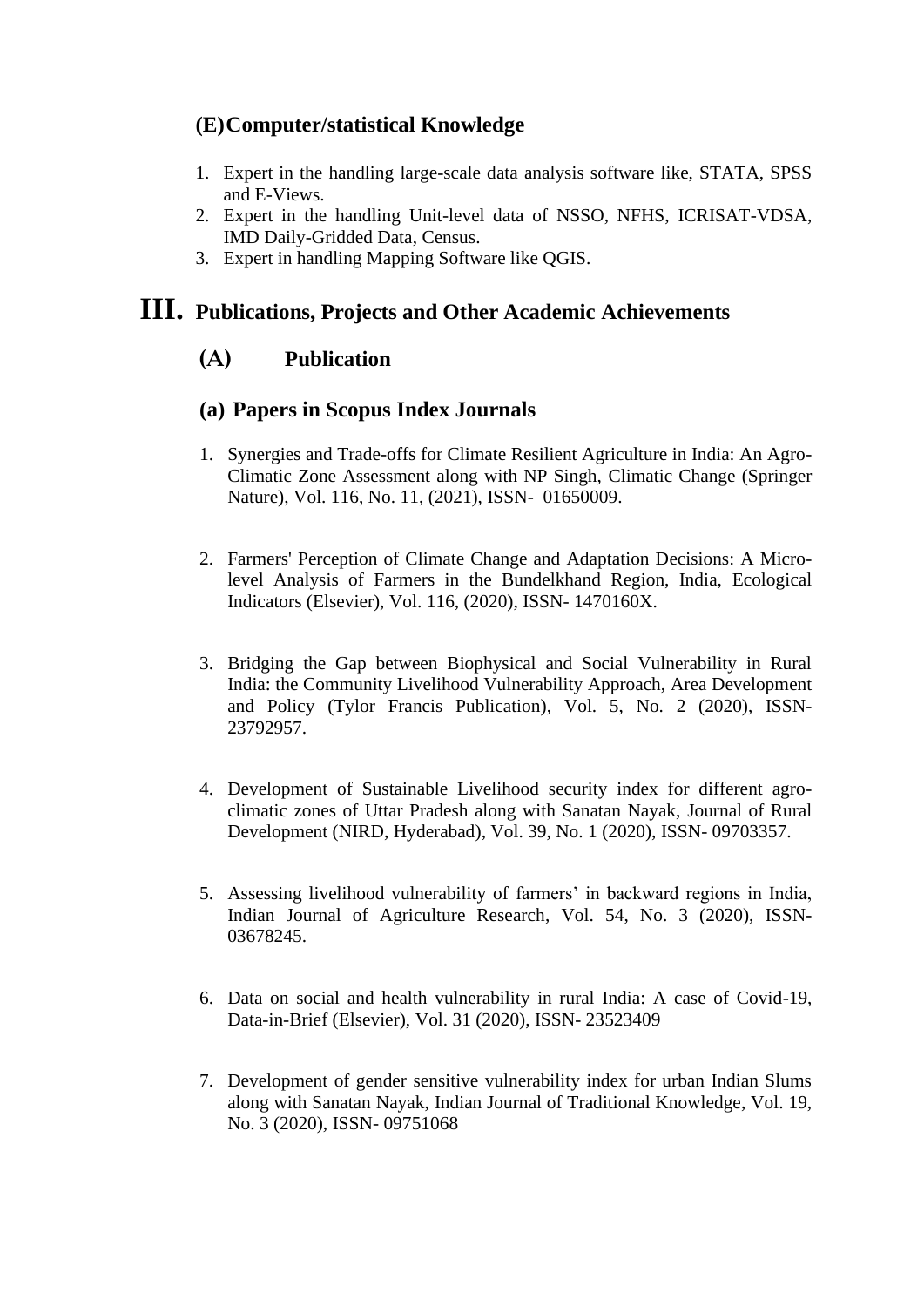- 8. De-stunting growth of crop diversification index: A case study from Malda District, India along with H. Rehman Ecology Environment & Conservation, Vol. 26 (February supplementary issue) (2020), ISSN- 0971765X
- 9. Dynamics of socio-economic factors affecting climate vulnerability and technology adoption: Evidence from Jodhpur District of Rajasthan along with NP Singh, Indian Journal of Traditional Knowledge, Vol. 19, Issue 1 (2020), ISSN- 09751068
- 10. Assessing Potential Impact of Climate Change in Gangetic Plain Region in India: A Regional Level Analysis along with NP Singh, Journal of Agrometeorology, Vol. 21, No 4 (2019), ISSN-09721665.
- 11. Mainstreaming Climate Adaptation in Indian Rural Development Agenda: A Micro-Macro Convergence along with NP Singh, Climate Risk Management (Elsevier Publication), Vol. 24, No. 2 (2019), ISSN- 22120963
- 12. Climate Vulnerability Assessment in Semi-arid and Arid region of Rajasthan, India: An Enquiry into the disadvantaged districts along with NP Singh, Journal of Agrometeorology, Vol. 21, No. 2 (2019), ISSN- 09721665
- 13. Impact of Covid-19 on the Livelihoods of Rural Farmers in Uttar Pradesh, India along with Anoop Kumar, Journal of Rural Development, Vol. 40, No. 1 (2021), ISSN- 09703357
- 14. Does India Achieve Agenda 2030 Targets: A multiple Lens Analysis, Indian Journal of Ecology (forthcoming Issue) (2021).

#### **(b)Papers in UGC-CARE Listed Journals**

- 15. Planned Adaptation Strategies and Climate Variability: Evidences from NSSO Households Level Data along with Sanatan Nayak, Research Review International Journal of Multidisciplinary, Vol. 3, No. 10 (2018), ISSN*-*24553085
- 16. Application of Indicators for Identifying Climate Vulnerable Areas in Subtropical regions of India along with Sanatan Nayak, Asian Journal of Multidimensional Research, Vol. 7, No. 11 (2018*),* ISSN- 22784853.
- 17. Determinants of Agriculture Production in Uttar Pradesh, India: A Regional Analysis, Research Review International Journal of Multidisciplinary, Vol. 4, No. 1 (2019), ISSN- 24553085.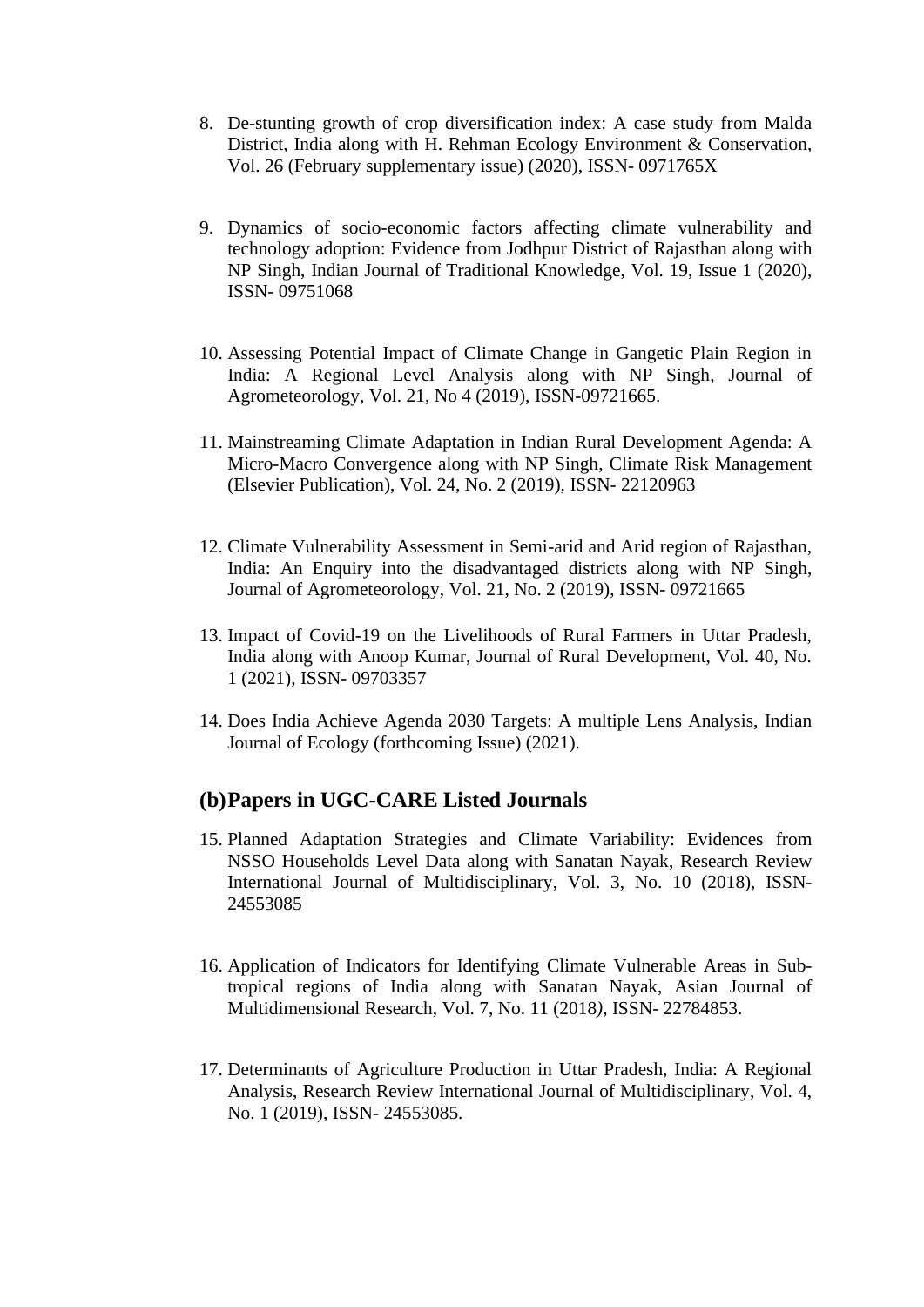- 18. Soil Health Security in India: Insights from Soil Health Card Data, Research Review International Journal of Multidisciplinary*,* Vol. 4, No. 3 (2019), ISSN*-* 24553085
- 19. Escalating Food Security Status in Gujarat State of India along with Alka Singh, Asian Journal of Multidimensional Research*,* Vol. 8, No. 3 (2019), ISSN*-* 22784853.
- 20. Climate Variability and Rice Production in North India along with Md. Awais, Economic Affairs, Vol. 64, No. 2 (2019), ISSN*- 0424-2513.*
- 21. Climate Change and Agricultural Productivity: A Theoretical and Empirical Review along with Md. Awais, Global Journal of Bio-Science and Biotechnology, Vol. 8, No. 3 (2019), ISSN- 22789103.

#### **(c) Paper in NAAS Indexed Journals**

- 22. Farmers' Perception of Climate Change and Livelihood Vulnerability in Rainfed Regions of India: A Gender-environment Perspective along with Alka Singh, International Journal of Environment and Climate Change, Vol. 9, Issue, 12 (2019), ISSN- 25818627.
- 23. Climate Change and Migration: Adapting to Crisis along with Alka Singh, Asian Journal of Environment & Ecology, Vol. 11, No. 3 (2019), ISSN-2456690X

#### **(d)**Papers in the Peer Review Journals

- 24. MGNREGA: 100 days employment guarantee in Bundelkhand region (M.P.)?, International Journal of Management and Development Studies, Vol. 2, Issue 4 (2013), ISSN*-* 23200685.
- 25. Climate Change and Agriculture Production in India along with Sanatan Nayak, European Academic Research, Vol.2, No. 6 (2014) , ISSN- 22864822.
- *26.* Climate Variability and Agricultural Productivity in Uttar Pradesh, India: Evidence from Panel Study along with Sanatan Nayak, Journal of Regional Development and Planning, Vol. 7, No. 2 (2017), ISSN- 22779094.
- 27. Assessment of Climate Induced Vulnerability in the Bundelkhand Region, India: An Application of Indicator Based Approach along with Alka Singh, UPUEA Economic Journal, Vol. 11, No. 3 (2018), ISSN*-* 09752382.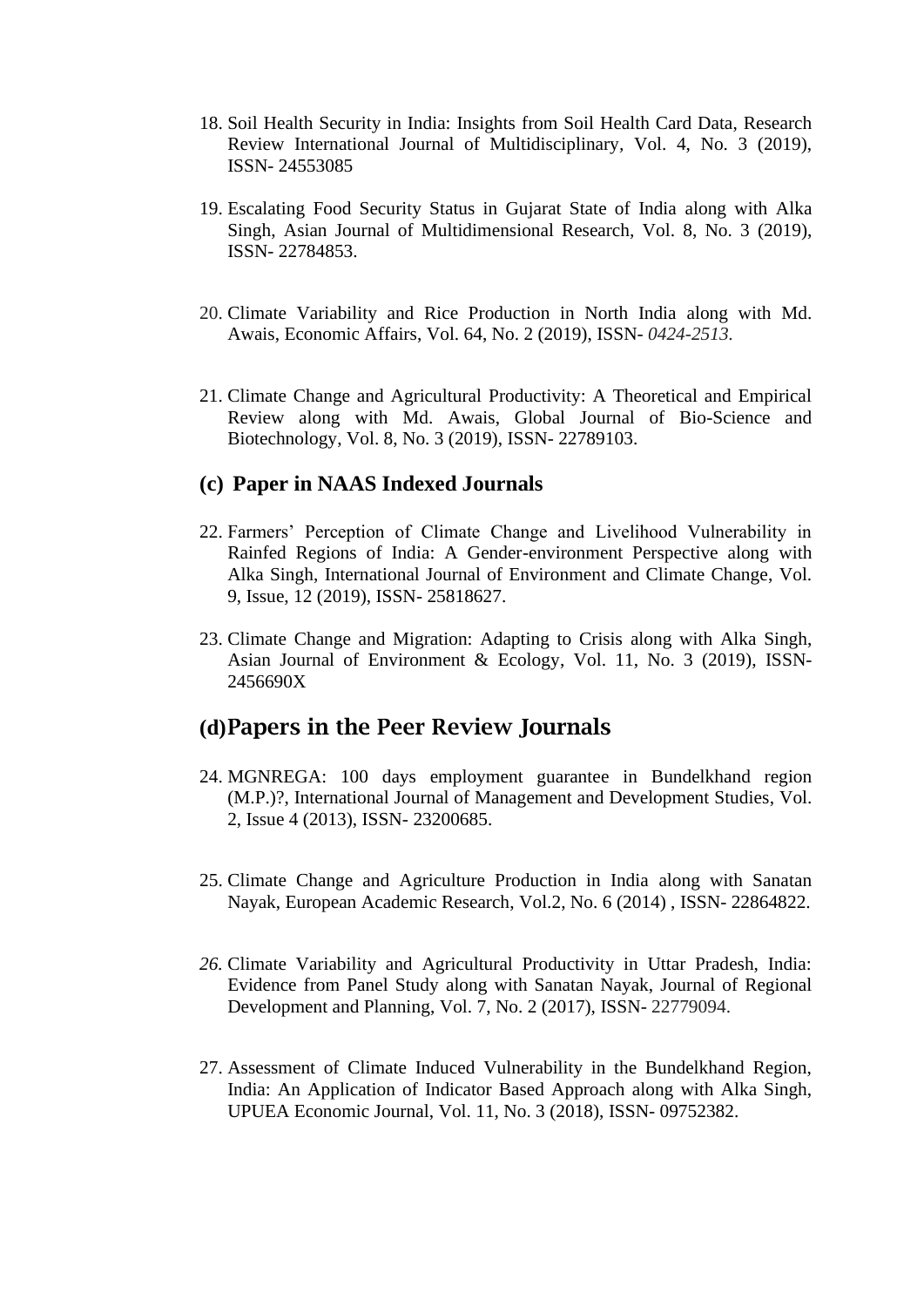- 28. Land Inequality and Agricultural Sustainability in Uttar Pradesh, India: A Regional Analysis along with Sanatan Nayak, Asian Journal of Science and Technology, Vol. 9, No. 11 (2018), ISSN- 09763376
- 29. Performance of Indian Agriculture: A State Level Analysis, Social Science Researcher, Vol. 4, No. 2 (2018), ISSN*-* 2319-8362.
- 30. Agricultural Development in India: A State-level Analysis, South Asian Journal of Social Studies and Economics, Vol. 6, No. 2 (2020), ISSN- 2581- 821X.
- 31. Future climate change impacts on crop productivity in Coastal Regions of India: A Panel Estimation along with Alka Singh and Sanatan Nayak, Climate Change, Vol. 21, No. 21 (2020), ISSN- 23948566.
- 32. Assessment of Climate change impact on wheat yield in Western Dry Region: A District level analysis along with Sanatan NayakClimate Change, Vol. 6, No. 21 (2021), ISSN- 23948566.
- 33. Biophysical Limits to Economic Growth and Sustainable Development: Perspectives and Approaches along with Surendra Meher, Sanatan Nayak and Sonali Narang, Vol. 4, No. 2 (2021), ISSN- 2582-2985.
- 34. Coping to Covid-19 in Uttar Pradesh, India: Evidence from NSSO  $7<sup>th</sup>$  Round Data along with Surendra Meher, Sanatan Nayak and Sonali Narang, Vol 9, ISSN- 328-4919

#### **(e)** Papers in Edited Books

- 35. The Potential effect of Climate Change on Cash Crops Productivity in Uttar Pradesh: Evidence from Panel Study along with Sanatan Nayak, in Issues in Rural Livelihood (eds.) Sheeladitya Paul, Subikash Chowdhury, Progressive Publishers, Kolkata (2016), ISBN No. 97881180642364.
- 36. Impact of Climate Change on Agriculture: Approaches, Extent and Dimensions along with Santan Nayak, in State and Capitalist Development in India: A Political Economic Perspective (eds.) Surinder Kumar and C.S. Verma, Aakar Books Publication, New Delhi (2016), ISBN No. 9789350023730.
- 37. Do Marginal Farmers Vulnerable to Climate Change: A Pragmatic Approach, in Social Development of Vulnerable Groups: Issues and Challenges in